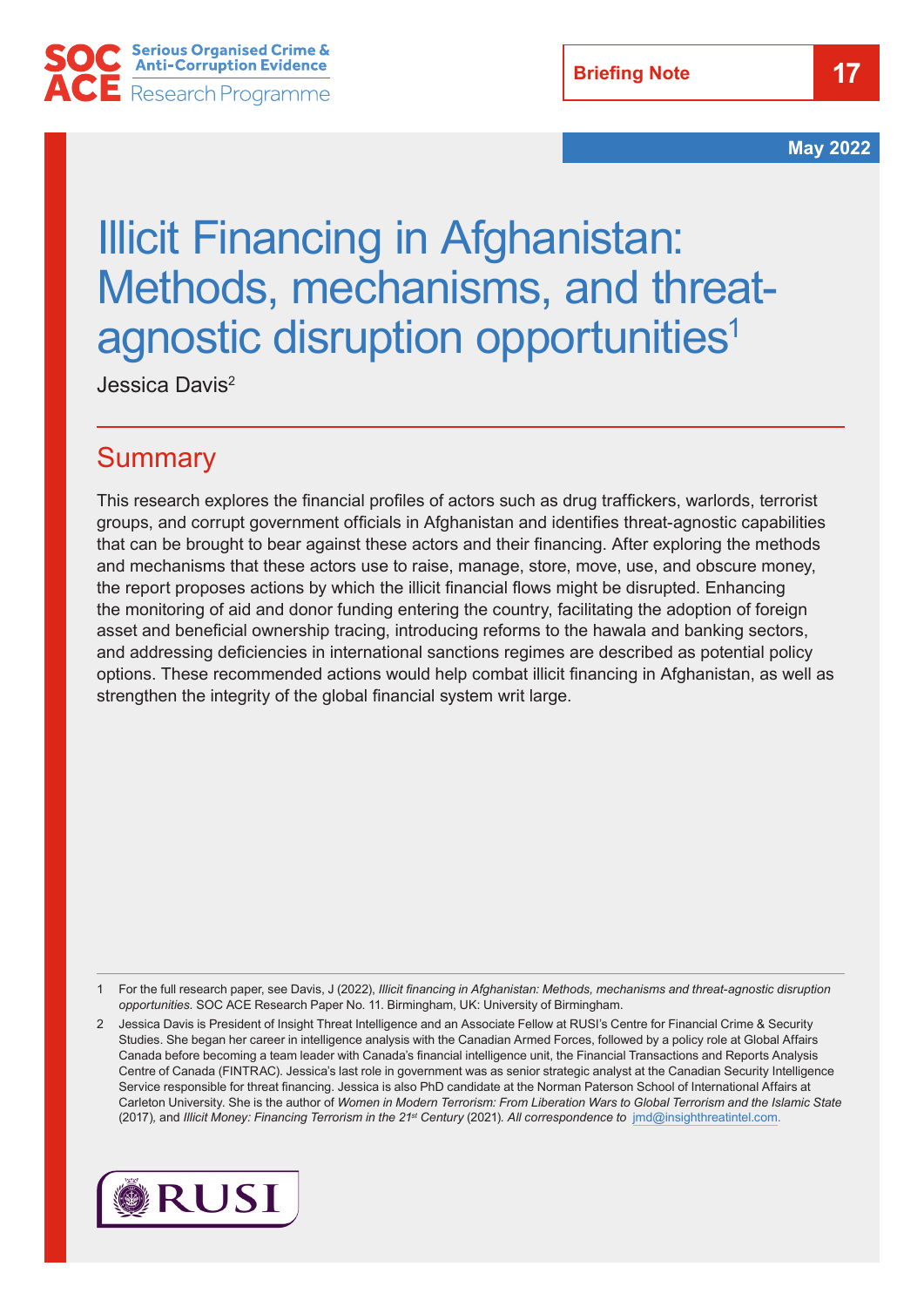## **Background**

Illicit actors in Afghanistan, including drug traffickers, warlords, terrorist groups, and even former government officials exploit the country to achieve their own political and economic objectives. Historical and contemporary sources demonstrate that there are patterns in how these actors raise, manage, store, move, and obscure money. To raise funds, illicit actors engage in the production and trafficking of narcotics, taxation and extortion activities, illegal mining and timber production, and any other activities that can generate revenues. Depending on the actor in question, management of the acquired funds might be centralised with a financial head, or decentralised, with control vested with several stakeholders. Illicit actors store some of their funds in cash within Afghanistan and use hawalas and banks to both store and transfer wealth out of the country. Since the Taliban takeover, international sanctions have largely ended the ability of banks to transact with most aspects of the global financial sector, with the exception of regional banking relationships that remain intact. Wealth is moved out of Afghanistan to several key jurisdictions – much of it makes its way to the United Arab Emirates (UAE) where funds are invested in businesses and real estate. Funds are also moved to Pakistan, Turkey, and to a lesser extent Iran and other neighbouring or proximate countries.

The stability of illicit financing mechanisms over time and across illicit actors presents opportunities for detection and disruption, but there are still significant limitations. Since illicit actors in Afghanistan raise most of their funds within the country, there are few opportunities to disrupt internal Afghan revenue sources in the post-August 2021 context. As such, other detection and disruption opportunities that can be used to combat illicit financing with a nexus to Afghanistan must be explored. Enhancing the monitoring of aid and donor funding entering the country, facilitating the adoption of foreign asset and beneficial ownership tracing, introducing reforms to the hawala and banking sectors, and addressing deficiencies in international sanctions regimes are some potential options.

A regionally and internationally coordinated policy approach to counter illicit financing from Afghanistan can reduce the ability of illicit actors to access their wealth and fund their activities. However, without access to a cooperative government in Afghanistan, there are limits to what can be achieved. Nonetheless, many of the policy and disruption opportunities available to counter illicit Afghan finance also serve to strengthen the integrity of the global financial system, address existing policy gaps in other jurisdictions, and can generally serve to enhance international cooperation on counter-illicit financing.

## **Key findings**

Disrupting illicit financing in and from Afghanistan is a challenging proposition, particularly after the fall of the Afghan government and the Taliban takeover in August 2021. The Taliban's control of the country limits opportunities for disrupting revenue-generating activities in Afghanistan such as taxation and extortion activities, and the drugs trade. While the Taliban has some incentives to disrupt terrorist financing, particularly by rival groups like ISIL-KP, their willingness to disrupt financial activity by other terrorist and criminal actors is far less. However, other opportunities exist to apply threatagnostic capabilities to illicit financing activities (such as how criminals, terrorists, and corrupt government officials store, manage, move, use, and hide their funds), some of which can support existing international efforts to disrupt illicit financing in places like Turkey, Pakistan, and the UAE. Targeting specific illicit financing methods and mechanisms with existing policy tools could have the greatest impact in countering illicit financing from Afghanistan:

● Aid and donor funding: Aid and donor funding to Afghanistan is critical for stabilising the Afghan economy. However, the Taliban and other illicit actors exploit that funding and aid to finance their activities. Taxation and extortion schemes are well-known for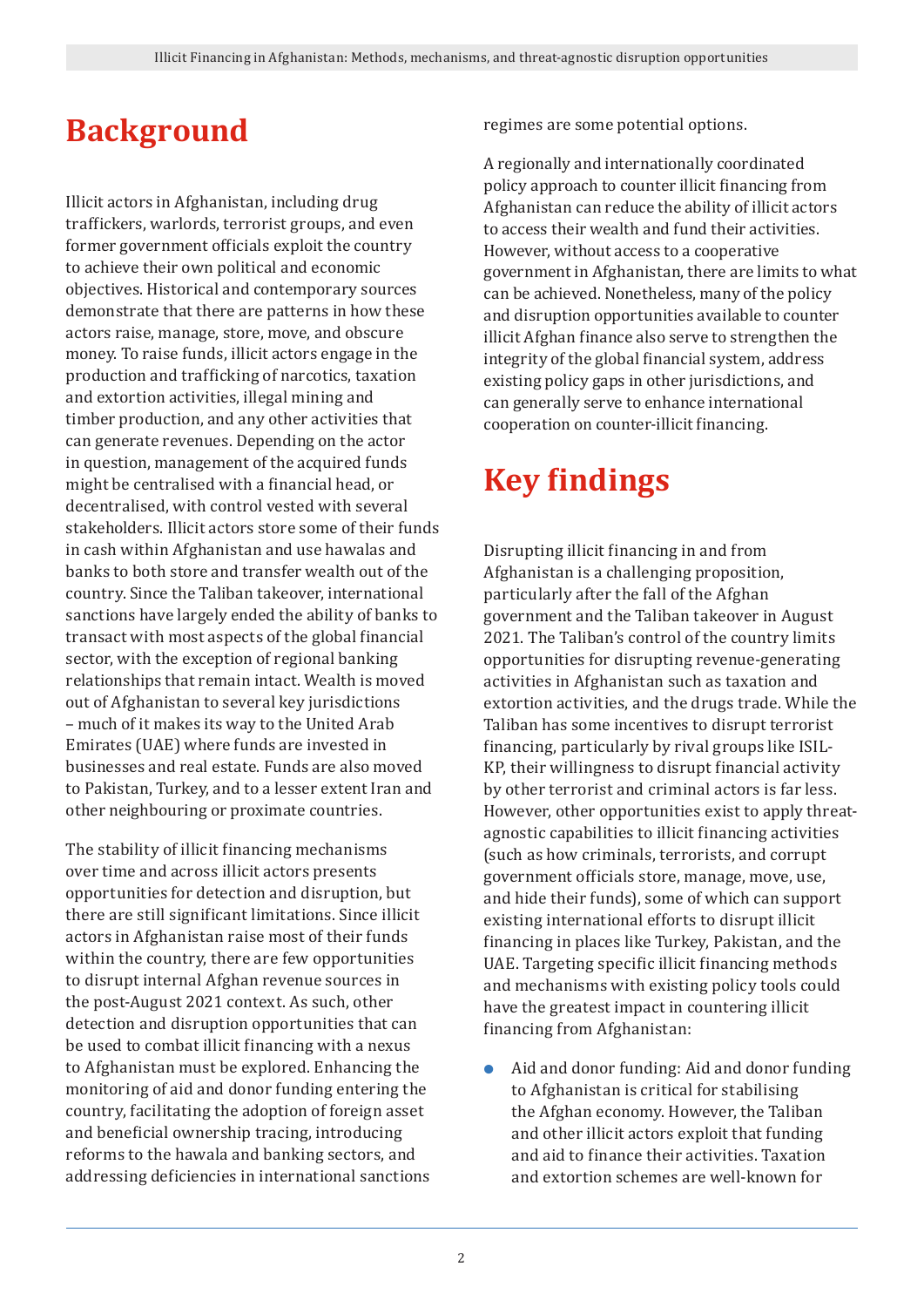targeting aid and donor activities. While there are few policy solutions that can stop this in its entirety, it might be possible to set up a mechanism to monitor donor funding coming into Afghanistan to ensure it reaches its proper recipients.<sup>3</sup> Direct donations to aid organisations,<sup>4</sup> or to individuals through remittance channels, are some options for delivering aid in Afghanistan. However, regardless of the efforts to monitor donor funding, the Taliban (and probably other groups, depending on the specific area of operations and aid delivery) will benefit from these funds.<sup>5</sup> Most aid organisations will have to pay either a tax to the Taliban, or protection money to other entities in the areas where they are operating (and perhaps both). Enhanced monitoring, international cooperation, and increased transparency of aid and donor funding could provide greater assurance that as little as possible is flowing to terrorist entities and the Taliban. Negotiating a maximum fee to be charged on international aid with the Taliban might be an option for limiting the effects of extortion, although enforcement of such an agreement would be challenging and would require the willingness to stop aid if the Taliban were to defect from such an agreement.

● Foreign assets: Turkey, Pakistan, and the UAE are common jurisdictions of concern relating to Afghan illicit finance. Regardless of whether the funds are generated through insurgent or terrorist activity, by criminal elements, or by corrupt officials, illicit flows often end up in one of these locations. There, the funds

are used to purchase property, businesses, or are invested in other assets. To disrupt this activity, it might be possible to encourage these jurisdictions to identify the ultimate beneficial owner of assets, and to foster greater transparency and information sharing on financial assets.

● Hawala and banking: The hawala system, and its network into the UAE, remains a significant global finance vulnerability that enables Afghan illicit finance while also remaining critical for the Afghan economy and the transfer of remittances. Illicit funds can be co-mingled with the vast quantities of remittances and trade from Afghanistan and the broader region. Afghanistan has a limited formal banking system, and this remains true in the post-Taliban takeover.<sup>6</sup> Efforts to reform, encourage registration and reporting, and general compliance with international norms are best focused on the hawala sector in other jurisdictions where states have greater chances for success. For instance, continuing to work with the UAE, and specifically Dubai, on reforms to its hawala sector, could facilitate greater transparency over transactions from Afghanistan, addressing at least one part of the transaction. Enhancing or bolstering efforts already under way in these jurisdictions of concern (Pakistan, the UAE, and Turkey) to reform and increase transparency and reporting requirements for both banks and hawalas could yield some benefits in terms of making illicit funds movement out of Afghanistan more difficult for illicit actors.

<sup>3</sup> Brookings, S (2022). 'How to Prevent Afghan Humanitarian Aid Money From Reaching Terrorists'. Foreign Policy, January 20, 2022. [https://foreignpolicy.com/2022/01/20/afghanistan-aid-money-taliban-terrorists/.](https://foreignpolicy.com/2022/01/20/afghanistan-aid-money-taliban-terrorists/)

<sup>4</sup> Sharifi, SOC-ACE Afghanistan Project Interview.

<sup>5</sup> Anonymous4, SOC-ACE Afghanistan Project Interview.

<sup>6</sup> Zerden, SOC-ACE Afghanistan Project Interview.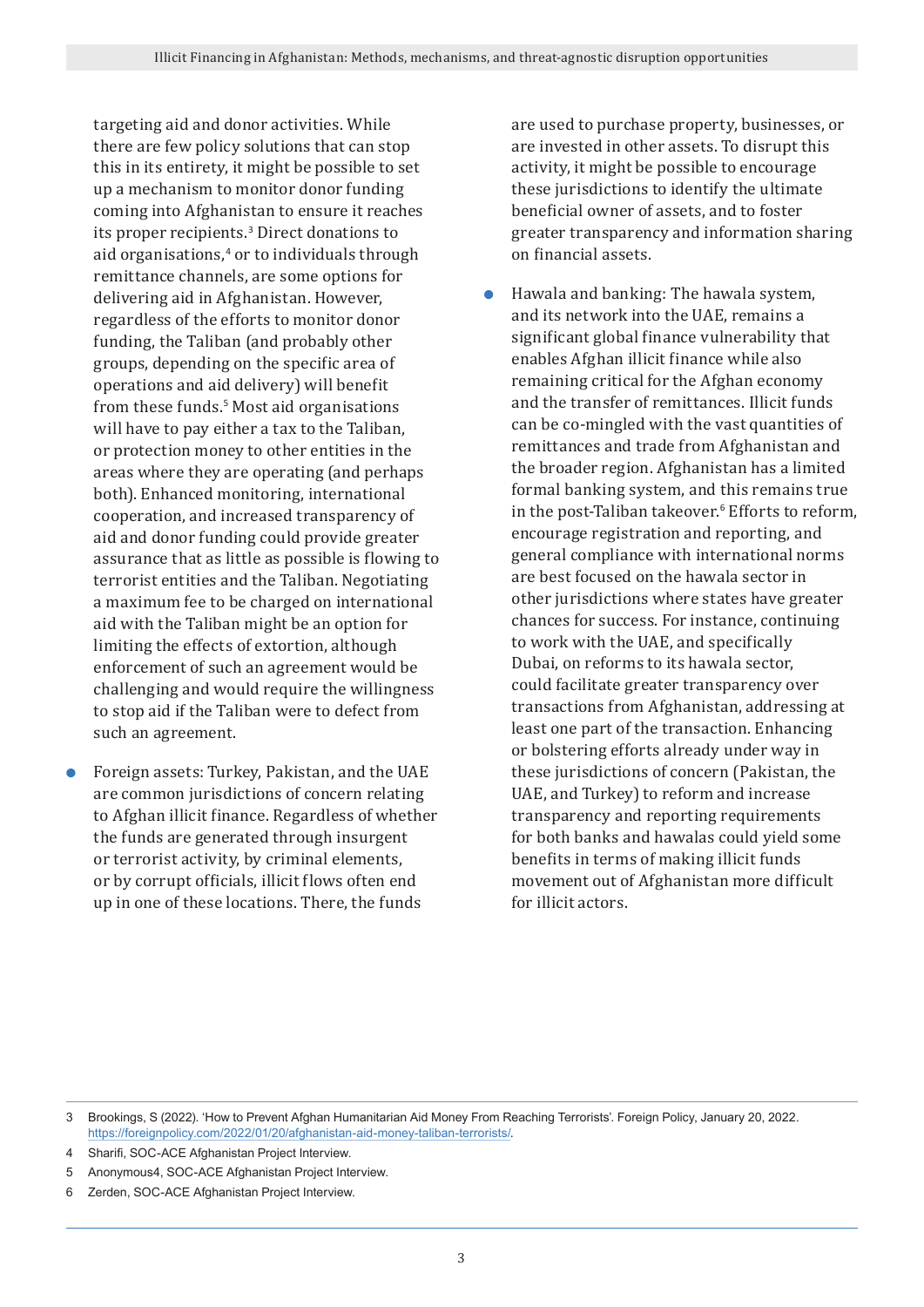### **Implications**

The number of illicit actors in Afghanistan, and the ways in which they finance their activities, complicates counter-illicit finance initiatives. Of course, the takeover of Afghanistan by the Taliban regime compounds issues further. Whatever limited progress might have been made to counter illicit financing over the last twenty years has stalled almost entirely, and might well have collapsed completely.

Despite this grim diagnosis of counter-illicit financing initiatives in Afghanistan, there remain some policy and disruption opportunities. These opportunities exist in part because disruption efforts over the last two decades have been piecemeal and inadequate; they have not forced an adaptation by illicit finance actors to change their behaviours. As such, these behaviours remain relatively well understood. While many of the details required for successful disruption activities are not in the public domain (such as the identities of the Gulf donors that have contributed significant funds to the Taliban), $^7$  opportunities might exist for law enforcement and intelligence agencies to collect intelligence that can in turn illuminate both the networks and the associated assets. For instance, using hawala networks as a source of intelligence could facilitate greater disruption opportunities. Several experts noted that hawaladars are increasingly using electronic communications to both keep their books and to manage transactions. While a difficult prospect both from a technical and linguistic perspective for intelligence agencies to pursue, hawaladars have significant insight into illicit financing in Afghanistan. Similarly, adopting a programme like the Terrorist Financing Tracking Program for Afghanistan and regional partners could provide greater insight into regional illicit flows, including through banks, a key financial route.<sup>8</sup>

Ultimately, combatting illicit financing with a nexus to Afghanistan will require a regional and international approach,<sup>9</sup> and international support for such an approach. While consensus on this issue is unlikely to be achieved, a group of likeminded countries like the G7 or a similar coalition could work in concert to improve the threat of illicit financing emanating from Afghanistan. This approach will require tackling the financing mechanisms that exist for the actors inside and outside Afghanistan, particularly in terms of how they move, store, invest, and manage their funds. Leveraging existing policy networks such as the Financial Action Task Force (FATF) to encourage change in illicit finance hubs could work to both strengthen the integrity of the international financial system and help disrupt Afghan illicit finance. Achieving consensus and action within these policy networks will require a clear elucidation of the threat posed by illicit financing from Afghanistan.

Ultimately, there are not a wealth of opportunities for the disruption of illicit financing from Afghanistan. However, existing policy activities such as beneficial ownership registries, reforms to the hawala and banking sector, using intelligence and specifically financial intelligence to illuminate funding networks, and general adherence to international norms can be tailored to achieve some disruptive results for illicit actors emanating from Afghanistan. Technical assistance provided in this area, particularly to jurisdictions of concern for Afghan-originating illicit financing can be prioritised by both FATF and individual states. Existing financial intelligence units or counterterrorist financing networks (such as the US and Qatar's bilateral relationship) could be leveraged to achieve tactical successes. Technical assistance programmes should be focused on creating and enhancing investigative capabilities, regulatory strength, and international cooperation in addition to technical compliance with FATF standards and information sharing. Gains in this

<sup>7</sup> Anonymous4, SOC-ACE Afghanistan Project Interview.

<sup>8</sup> U.S. Department of the Treasury, (n.d.). 'Terrorist Finance Tracking Program (TFTP)' [https://home.treasury.gov/policy-issues/terrorism](https://home.treasury.gov/policy-issues/terrorism-and-illicit-finance/terrorist-finance-tracking-program-tftp)[and-illicit-finance/terrorist-finance-tracking-program-tftp](https://home.treasury.gov/policy-issues/terrorism-and-illicit-finance/terrorist-finance-tracking-program-tftp); Connorton, PM (2007). '[Tracking Terrorist Financing Through SWIFT: When U.S.](https://ir.lawnet.fordham.edu/cgi/viewcontent.cgi?article=4298&context=flr)  [Subpoenas and Foreign Privacy Law Collide](https://ir.lawnet.fordham.edu/cgi/viewcontent.cgi?article=4298&context=flr)'. *Fordham Law Review, 76*. 283. [https://ir.lawnet.fordham.edu/flr/vol76/iss1/7.](https://ir.lawnet.fordham.edu/flr/vol76/iss1/7)

<sup>9</sup> Zerden, A (2021). ['Reassessing Counter Terrorism Financing in a Taliban-Controlled Afghanistan](https://www.justsecurity.org/78221/reassessing-counter-terrorism-financing-in-a-taliban-controlled-afghanistan/)'. Just Security. September 17, 2021. [https://www.justsecurity.org/78221/reassessing-counter-terrorism-financing-in-a-taliban-controlled-afghanistan/.](https://www.justsecurity.org/78221/reassessing-counter-terrorism-financing-in-a-taliban-controlled-afghanistan/)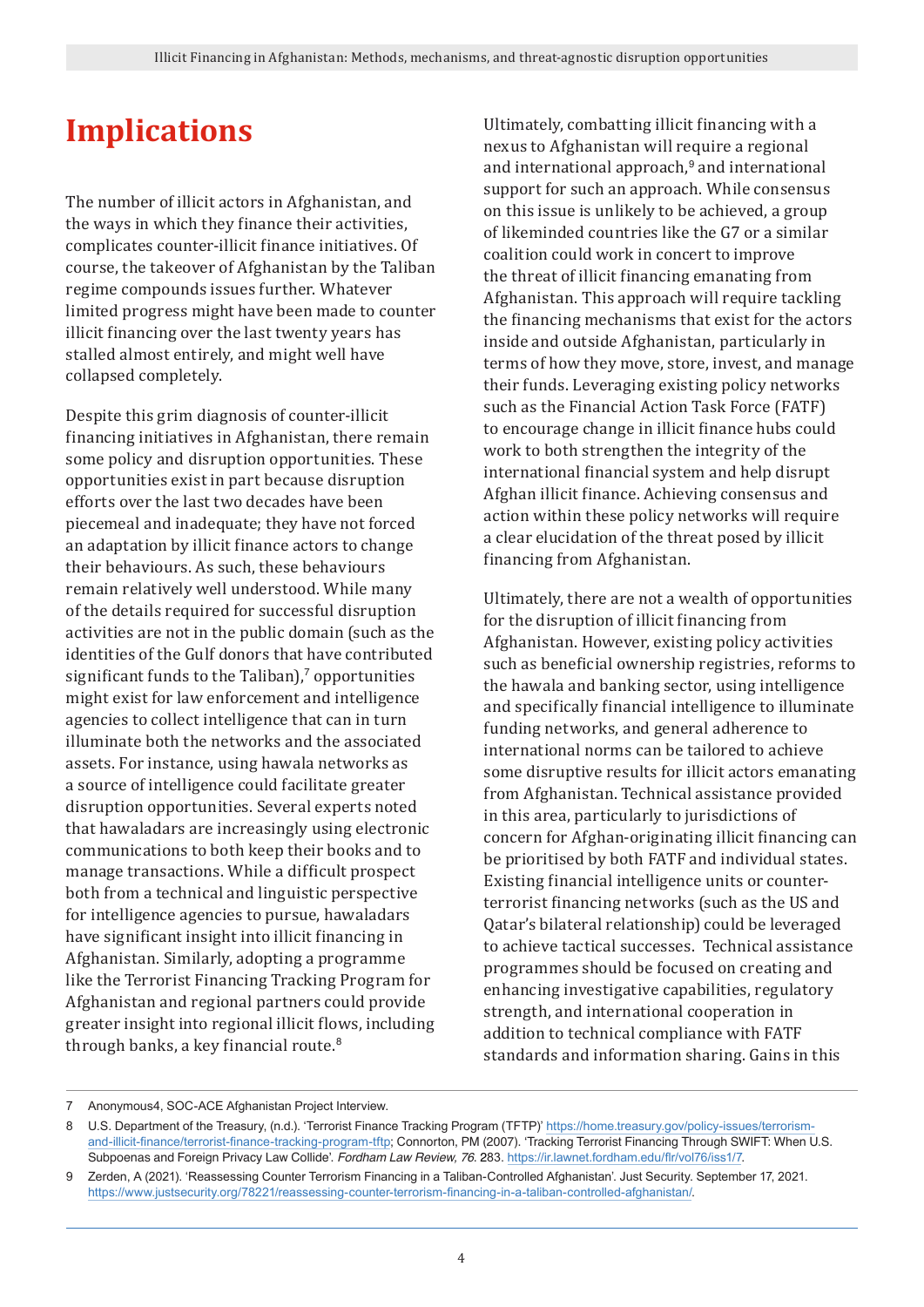area are likely to be hard-won. Tackling known international finance vulnerabilities such as the use of enablers to hide beneficial ownership and the anonymity of some financial transaction networks, particularly in relation to jurisdictions of concern, is likely to yield some of the most concrete results.

#### **References**

Abdul, S (2020). 'Who Is the New Leader of Islamic State-Khorasan Province?' *Lawfare* (blog), September 2, 2020. [https://www.lawfareblog.com/who-new](https://www.lawfareblog.com/who-new-leader-islamic-state-khorasan-province)[leader-islamic-state-khorasan-province.](https://www.lawfareblog.com/who-new-leader-islamic-state-khorasan-province)

Ahmad, A (2017). *Jihad and Co.: Black Markets and Islamist Power*. Illustrated edition. New York, NY: Oxford University Press, 2017.

Amiri, R, & Jackson, A (2022). 'Taliban Taxation in Afghanistan: (2006-2021)'. Institute of Development Studies (IDS), February 28, 2022. [https://doi.](https://doi.org/10.19088/ICTD.2022.004) [org/10.19088/ICTD.2022.004](https://doi.org/10.19088/ICTD.2022.004).

Brookings, S (2022). 'How to Prevent Afghan Humanitarian Aid Money From Reaching Terrorists'. *Foreign Policy*, January 20, 2022. [https://foreignpolicy.](https://foreignpolicy.com/2022/01/20/afghanistan-aid-money-taliban-terrorists/) [com/2022/01/20/afghanistan-aid-money-taliban](https://foreignpolicy.com/2022/01/20/afghanistan-aid-money-taliban-terrorists/)[terrorists/.](https://foreignpolicy.com/2022/01/20/afghanistan-aid-money-taliban-terrorists/)

Connorton, PM (2007). '[Tracking Terrorist Financing](https://ir.lawnet.fordham.edu/cgi/viewcontent.cgi?article=4298&context=flr)  [Through SWIFT: When U.S. Subpoenas and Foreign](https://ir.lawnet.fordham.edu/cgi/viewcontent.cgi?article=4298&context=flr)  [Privacy Law Collide](https://ir.lawnet.fordham.edu/cgi/viewcontent.cgi?article=4298&context=flr)'. Fordham Law Review, 76. 283. [https://ir.lawnet.fordham.edu/flr/vol76/iss1/7.](https://ir.lawnet.fordham.edu/flr/vol76/iss1/7)

Davis, J (2021). Illicit Money: Financing Terrorism in the 21st Century. Lynne Rienner Publishers, 2021.

Felbab-Brown, V (2009). 'Peacekeepers Among Poppies: Afghanistan, Illicit Economies and Intervention'. *International Peacekeeping 16*(1), (February 2009): 100–114. <https://doi.org/10.1080/13533310802485575>.

Giustozzi, A (2018). The Islamic State in Khorasan: Afghanistan, Pakistan and the New Central Asian Jihad. Oxford University Press, 2018.

Giustozza, A. (2007). 'War and Peace Economies of Afghanistan's Strongmen'. *International Peacekeeping 14*(1), (January 2007): 75–89. <https://doi.org/10.1080/13533310601114285>.

Goodhand, J, & Pain, A (2021). 'Entangled Lives: Drug Assemblages in Afghanistan's Badakhshan.' *Third World Quarterly* (November 29, 2021): 1–20. <https://doi.org/10.1080/01436597.2021.2002139>.

Jadoon, A, & Mines, A. (2020). 'Broken, but Not Defeated: An Examination of State-Led Operations against Islamic State Khorasan in Afghanistan and Pakistan (2015-2018)'. Combating Terrorism Center at West Point, March 2020. [https://ctc.usma.edu/wp-content/](https://ctc.usma.edu/wp-content/uploads/2020/03/Broken-but-Not-Defeated.pdf) [uploads/2020/03/Broken-but-Not-Defeated.pdf.](https://ctc.usma.edu/wp-content/uploads/2020/03/Broken-but-Not-Defeated.pdf)

Reese, JY (2012). 'Financing the Taliban'. In Freeman, M (Ed.) *Financing Terrorism: Case Studies*. Ashgate: Surrey, 2012.

Koehler, J, Bhatia, J & Mosakhel GR (2022). 'Modes of Governance and the Everyday Lives of Illicit Drug Producers in Afghanistan'. *Third World Quarterly* (January 19, 2022): 1–21. [https://doi.org/10.1080/0143](https://doi.org/10.1080/01436597.2021.2003702) [6597.2021.2003702.](https://doi.org/10.1080/01436597.2021.2003702)

Maloney, SM (2009). 'On a Pale Horse? Conceptualizing Narcotics Production in Southern Afghanistan and Its Relationship to the Narcoterror Nexus'. *Small Wars & Insurgencies 20*(1) (March 2009): 203–14. [https://doi.org/10.1080/09592310802573640.](https://doi.org/10.1080/09592310802573640)

Mansfield, D (2015). 'A Taxing Narrative: Miscalculating Revenues and Misunderstanding the Conflict in Afghanistan'. Afghanistan Research and Evalulation Unit, October 13, 2021. [https://areu.org.af/](https://areu.org.af/publication/2105/) [publication/2105/.](https://areu.org.af/publication/2105/)

Marsden, M (2016). 'Crossing Eurasia: Trans-Regional Afghan Trading Networks in China and Beyond." *Central Asian Survey 35*(1) (January 2, 2016): 1–15. <https://doi.org/10.1080/02634937.2015.1070516>.

DuPée, MC (2017). 'The Taliban Stones Commission and the Insurgent Windfall from Illegal Mining'. *CTC Sentinel 10*(3) (March 2017): 37.

Mirdad, MA (2020). 'Taliban Insurgency and Transnational Organized Crime Nexus'. *Masyarakat, Kebudayaan Dan Politik 33*(3) (August 31, 2020): 266. <https://doi.org/10.20473/mkp.V33I32020.266-277>.

Rassler, D (2018). 'Multinational Mujahidin: The Haqqani Network between South Asia and the Arabian Peninsula'. In Jaffrelot, C & Louer L. *Pan-Islamic Connections*. Oxford University Press. [https://doi.](https://doi.org/10.1093/oso/9780190862985.003.0006) [org/10.1093/oso/9780190862985.003.0006](https://doi.org/10.1093/oso/9780190862985.003.0006).

Solomon, J (2008). 'The Funding Methods of FATA's Terrorists and Insurgents'. *CTC Sentinel 1*(6) (May 2008): 3.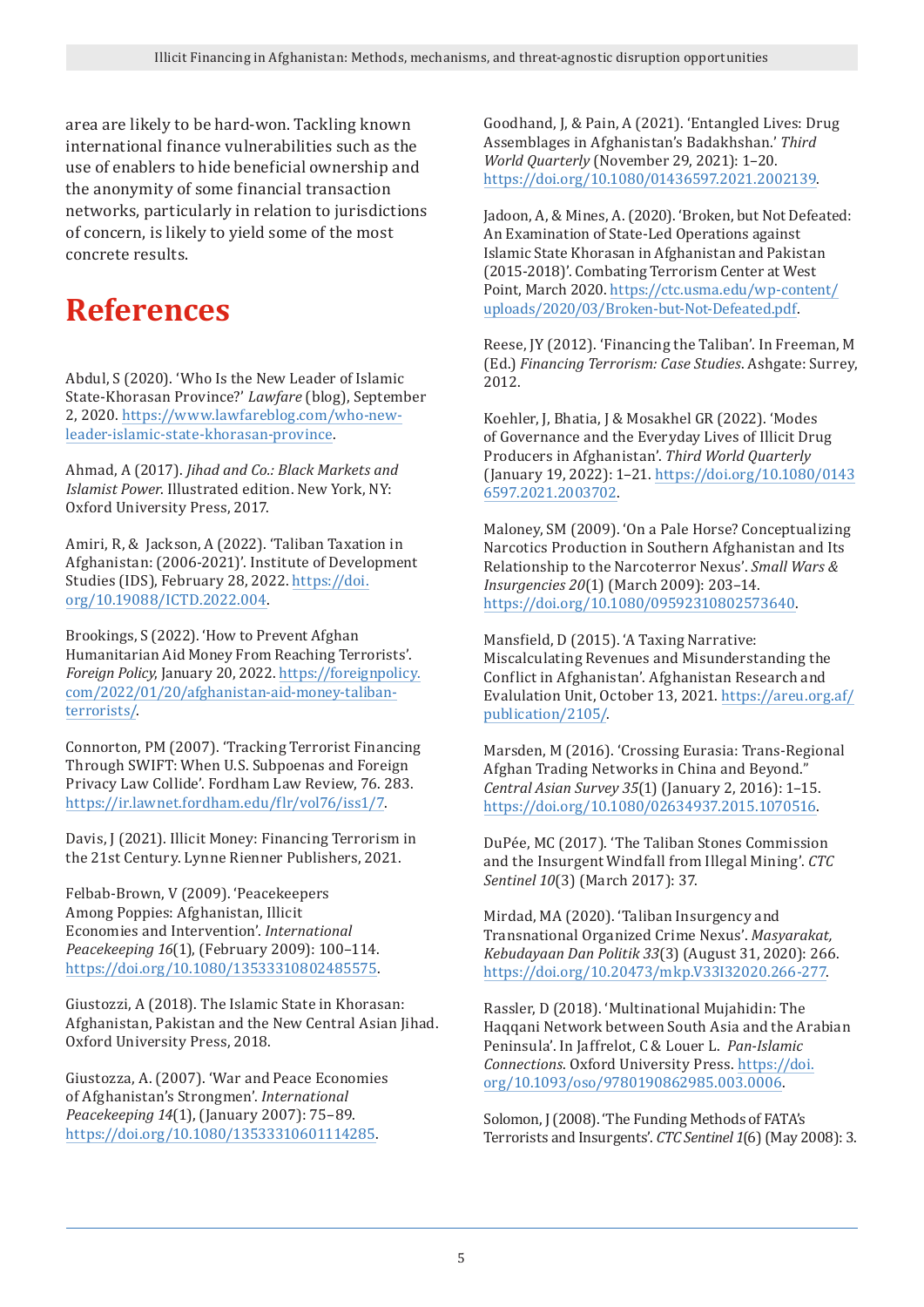U.S. Department of the Treasury, (n.d.). 'Terrorist Finance Tracking Program (TFTP)' [https://home.](https://home.treasury.gov/policy-issues/terrorism-and-illicit-finance/terrorist-finance-tracking-program-tftp) [treasury.gov/policy-issues/terrorism-and-illicit](https://home.treasury.gov/policy-issues/terrorism-and-illicit-finance/terrorist-finance-tracking-program-tftp)[finance/terrorist-finance-tracking-program-tftp](https://home.treasury.gov/policy-issues/terrorism-and-illicit-finance/terrorist-finance-tracking-program-tftp)

Zerden, A (2021). '[Reassessing Counter Terrorism](https://www.justsecurity.org/78221/reassessing-counter-terrorism-financing-in-a-taliban-controlled-afghanistan/)  [Financing in a Taliban-Controlled Afghanistan](https://www.justsecurity.org/78221/reassessing-counter-terrorism-financing-in-a-taliban-controlled-afghanistan/)'. Just Security. September 17, 2021. [https://www.](https://www.justsecurity.org/78221/reassessing-counter-terrorism-financing-in-a-taliban-controlled-afghanistan/) [justsecurity.org/78221/reassessing-counter](https://www.justsecurity.org/78221/reassessing-counter-terrorism-financing-in-a-taliban-controlled-afghanistan/)[terrorism-financing-in-a-taliban-controlled](https://www.justsecurity.org/78221/reassessing-counter-terrorism-financing-in-a-taliban-controlled-afghanistan/)[afghanistan/.](https://www.justsecurity.org/78221/reassessing-counter-terrorism-financing-in-a-taliban-controlled-afghanistan/)